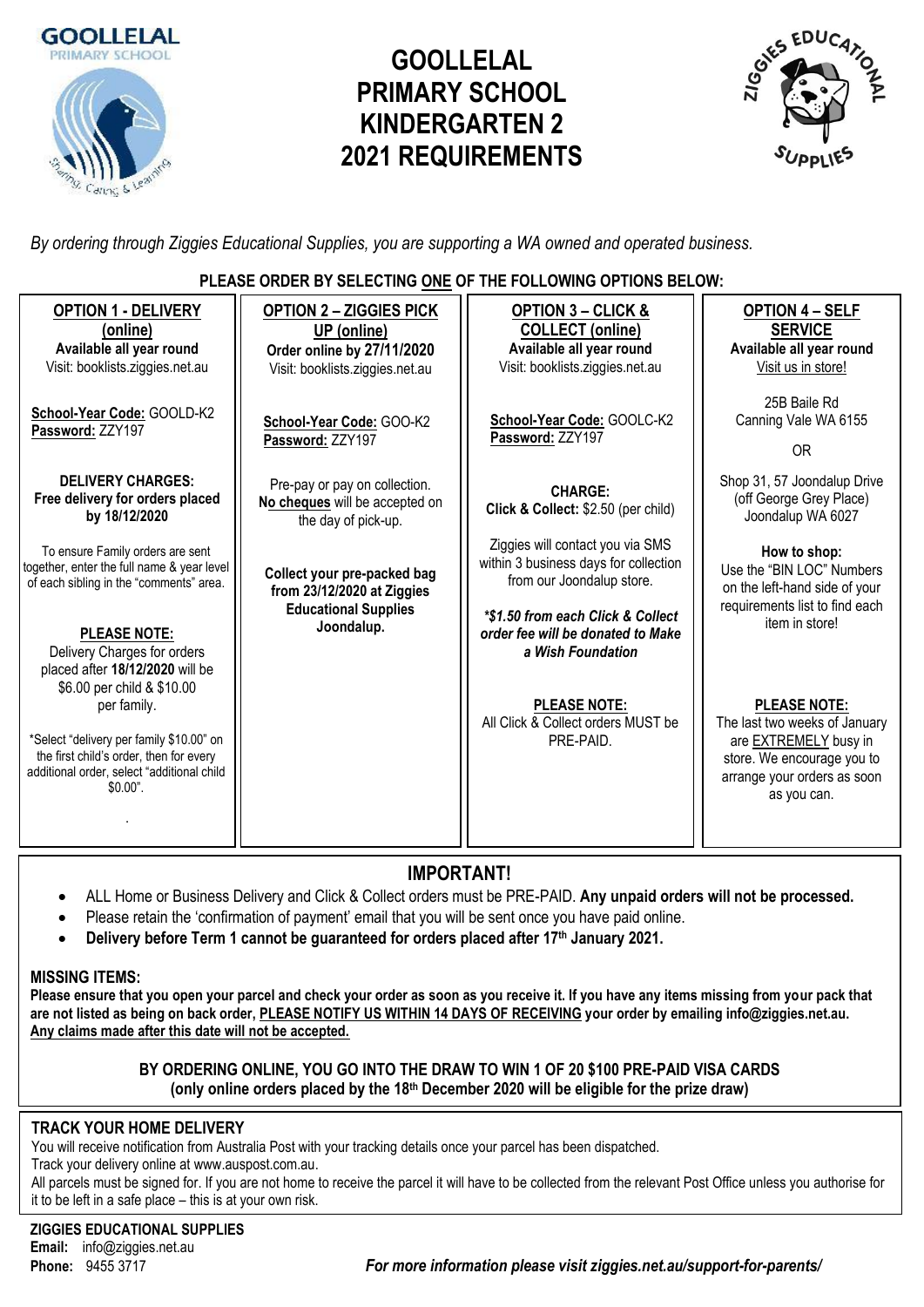

*Follow us on social media to see our latest specials and events.*



#### **REFUNDS:**

- Refunds will be granted for textbooks/workbooks on your Requirements List that are in **PERFECT** condition up to the **14 th February 2021 or 14 days from date of purchase** (whichever is the latter). PERFECT condition = still wrapped in packaging, no name written on, no bent corners, no book covering.
- **NO REFUNDS WILL BE ISSUED FOR DIGITAL PRODUCTS**
- **NO REFUNDS WILL BE ISSUED FOR ITEMS MARKED WITH A #, THESE ITEMS ARE FIRM SALE.**
- Ziggies will gladly refund or exchange any items deemed faulty from the manufacturer.
- **YOU MUST BRING IN YOUR RECEIPT. A REFUND WILL NOT BE GIVEN IF THE RECEIPT IS NOT PRESENTED.**

## **Store Trading Hours:**

# **Store locations:**

Mon – Fri 9:00am – 5:00pm Saturday 9:00am – 1:00pm

*Extended hours:*

| Sat 9 <sup>th</sup> Jan    | $9:00am - 3:00pm$  |
|----------------------------|--------------------|
| Sat 16th Jan               | $9:00am - 3:00pm$  |
| Sat 23rd Jan               | $9:00am - 5:00pm$  |
| Thurs 28 <sup>th</sup> Jan | $8:00am - 6:00pm$  |
| Fri 29 <sup>th</sup> Jan   | $8:00am - 6:00pm$  |
| Sat 30 <sup>th</sup> Jan   | $9:00am - 5:00pm$  |
| Sun 31 <sup>st</sup> Jan   | $11:00am - 4:00pm$ |
| Mon 1st Feb                | $8:00am - 6:00pm$  |
| Sat 6 <sup>th</sup> Feb    | $9:00am - 3:00pm$  |
|                            |                    |

❖ 25B Baile Rd Canning Vale WA 6155

*(Please be aware that there is limited parking in the last two weeks of January. Please be respectful of neighbouring businesses. To avoid parking issues, we strongly encourage you to visit our store earlier or select the click and collect option)*

❖ Shop 31, 57 Joondalup Drive (off George Grey Place) Joondalup WA 6027

*(There is extra parking at Edgewater Train Station – show us a photo of your ticket to be reimbursed the \$2.00 fee) \*valid until 2nd March 2021*

**\* Christmas Eve (24th Dec) 9:00am-3:00pm**

**\* Closed all public holidays (i.e. Christmas Day, Boxing Day, New Year's Day, Australia Day etc.)**

#### **Covid-19:**

Due to the current situation with Covid-19, we will be monitoring and restricting (if necessary) the number of customers in store for the safety of our customers and staff. If you are visiting our stores in the last 2 weeks of January, please be aware that you may need to wait in line to enter our stores for self-service, so please limit the number of family members you bring with you. We highly recommend that you visit before this time or select the click and collect option.

**------------------------------------------------------------------------------------------------------------------------------------------------------------------------**

#### **Plastic Bags:**

We encourage you to bring re-usable bags into store if doing self-service. Re-usable plastic and fabric bags will be available to purchase if required.

*Please cut along this line and retain this slip as a reminder*

**.**

#### **PARENTS TO SUPPLY:**

- 1 x Waterproof Library Bag
- 1 x Box of Tissues
- 1 x Pack of Brown Paper Bags (Medium)